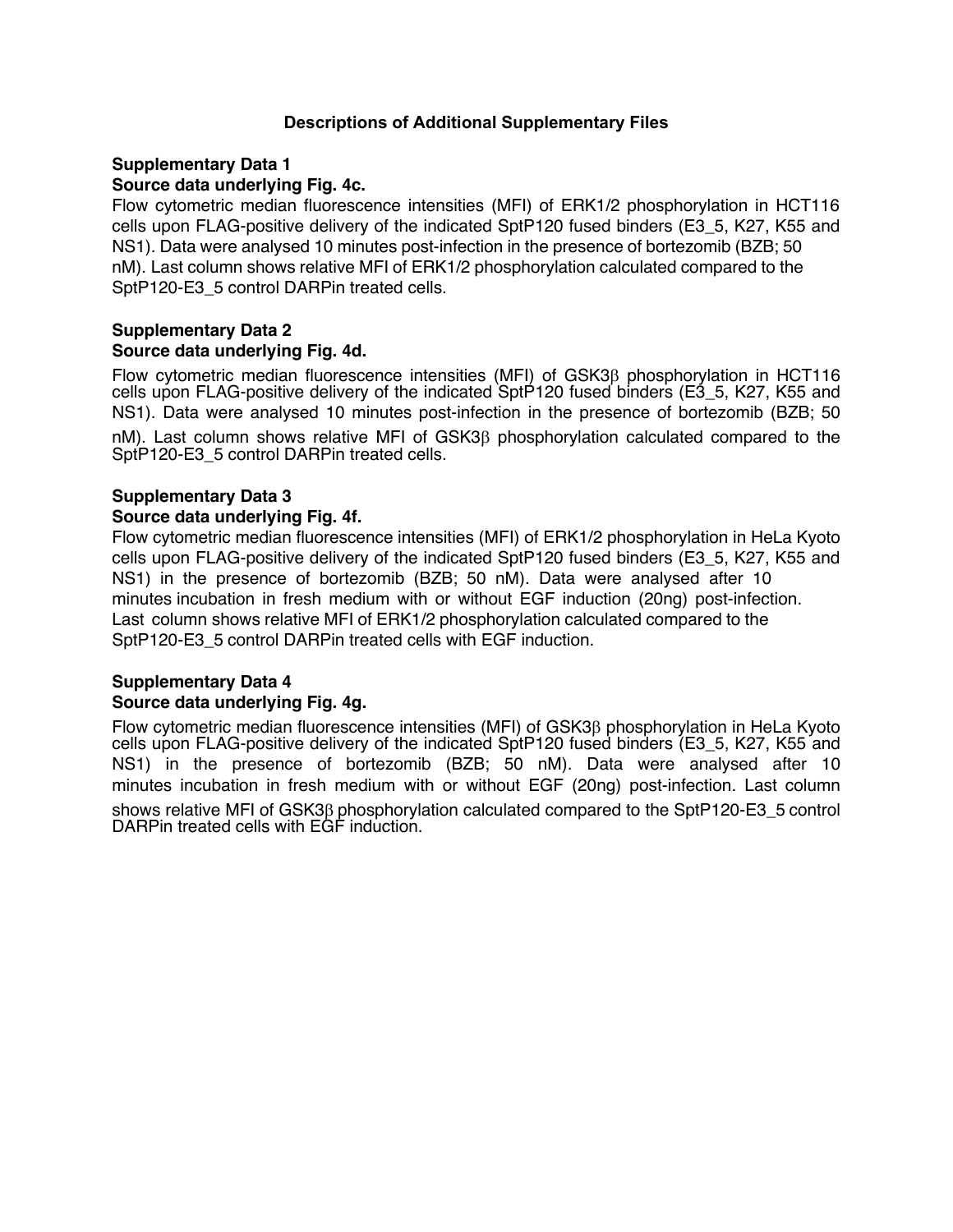|                                 | Cells/Single Cells/Live/FLAG+ Relative MFI |            |
|---------------------------------|--------------------------------------------|------------|
|                                 | Median (PE-A)                              |            |
| AC20180531 pERK HCT116 E3 5+BZB | 2189                                       | 100        |
| AC20180531 pERK HCT116 K27+BZB  | 1506                                       | 68.7985381 |
| AC20180531 pERK HCT116 K55+BZB  | 1345                                       | 61.4435815 |
| AC20180531 pERK HCT116 NS1+BZB  | 1335                                       | 60.9867519 |
|                                 |                                            |            |
| AC20180606 pERK HCT116 E3 5+BZB | 2723                                       | 100        |
| AC20180606 pERK HCT116 K27+BZB  | 2025                                       | 74.3665075 |
| AC20180606 pERK HCT116 K55+BZB  | 1642                                       | 60.3011385 |
| AC20180606 pERK HCT116 NS1+BZB  | 1731                                       | 63.5695924 |
|                                 |                                            |            |
| AC20180608_pERK_HCT116_E3_5+BZB | 2639                                       | 100        |
| AC20180608_pERK_HCT116_K27+BZB  | 1815                                       | 68.7760515 |
| AC20180608 pERK HCT116 K55+BZB  | 1748                                       | 66.2372111 |
| AC20180608 pERK HCT116 NS1+BZB  | 1953                                       | 74.005305  |
|                                 |                                            |            |
| AC20180629 pERK HCT116 E3 5+BZB | 1899                                       | 100        |
| AC20180629_pERK_HCT116_K27+BZB  | 1368                                       | 72.0379147 |
| AC20180629_pERK_HCT116_K55+BZB  | 1141                                       | 60.0842549 |
| AC20180629 pERK HCT116 NS1+BZB  | 1147                                       | 60.4002106 |
|                                 |                                            |            |
| AC20180706 pERK HCT116 E3 5+BZB | 2103                                       | 100        |
| AC20180706 pERK HCT116 K27+BZB  | 1320                                       | 62.767475  |
| AC20180706 pERK HCT116 K55+BZB  | 1244                                       | 59.1535901 |
| AC20180706 pERK HCT116 NS1+BZB  | 1397                                       | 66.4289111 |
|                                 |                                            |            |
| AC20180725 pERK HCT116 E3 5+BZB | 2359                                       | 100        |
| AC20180725 pERK HCT116 K27+BZB  | 1487                                       | 63.0351844 |
| AC20180725 pERK HCT116 K55+BZB  | 1239                                       | 52.5222552 |
| AC20180725 pERK HCT116 NS1+BZB  | 1302                                       | 55.1928783 |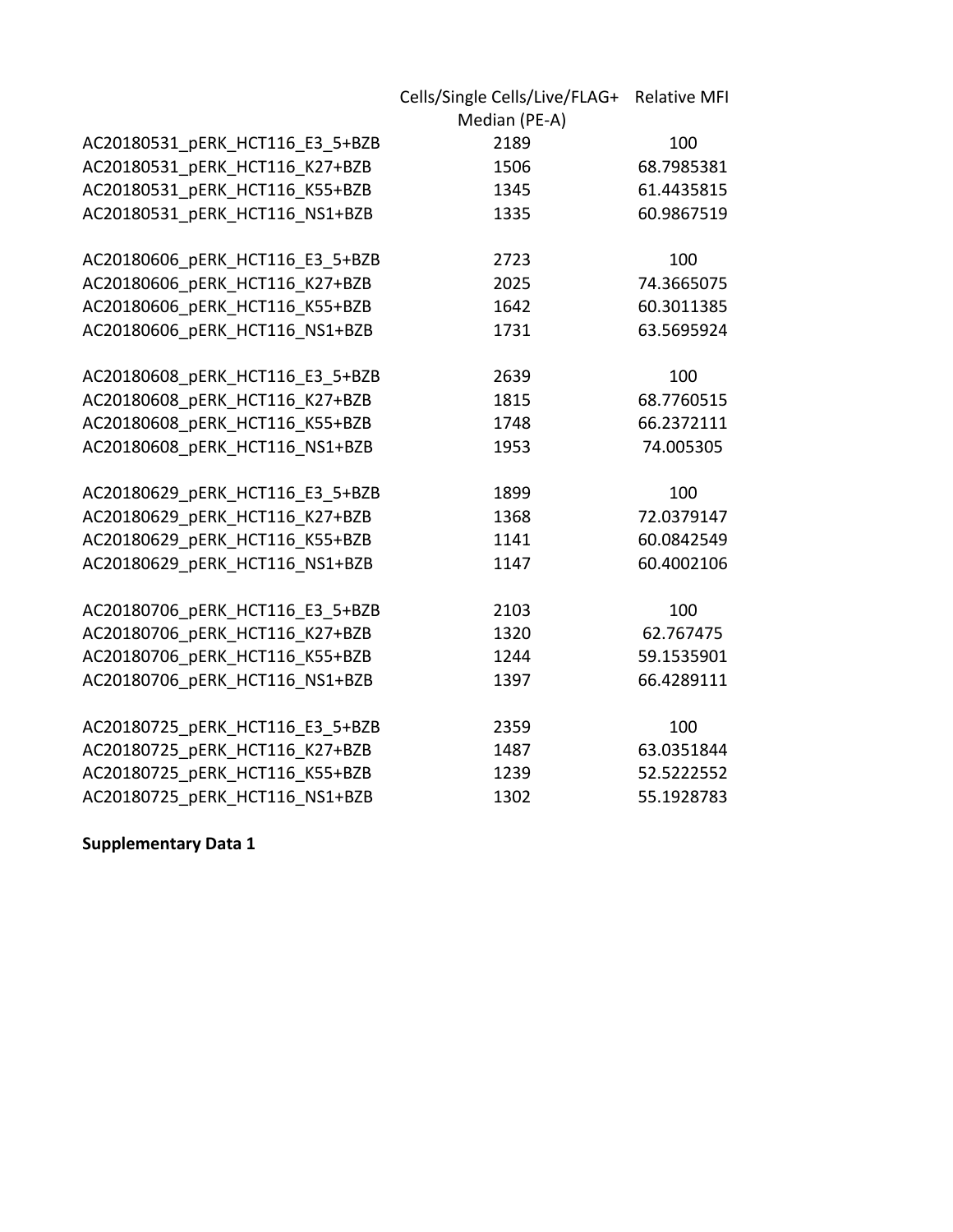|                                   | Cells/Single Cells/Live/FLAG+ | <b>Relative MFI</b> |
|-----------------------------------|-------------------------------|---------------------|
|                                   | Median (Pacific Blue-A)       |                     |
| AC20180531 pGSK3b HCT116 E3 5+BZB | 8562                          | 100                 |
| AC20180531 pGSK3b HCT116 K27+BZB  | 7333                          | 85.64587713         |
| AC20180531 pGSK3b HCT116 K55+BZB  | 6821                          | 79.6659659          |
| AC20180531 pGSK3b HCT116 NS1+BZB  | 6573                          | 76.76944639         |
|                                   |                               |                     |
| AC20180606 pGSK3b HCT116 E3 5+BZB | 11586                         | 100                 |
| AC20180606 pGSK3b HCT116 K27+BZB  | 10483                         | 90.47988952         |
| AC20180606 pGSK3b HCT116 K55+BZB  | 9620                          | 83.03124461         |
| AC20180606 pGSK3b HCT116 NS1+BZB  | 9054                          | 78.14603832         |
|                                   |                               |                     |
| AC20180608 pGSK3b HCT116 E3 5+BZB | 10019                         | 100                 |
| AC20180608 pGSK3b HCT116 K27+BZB  | 8486                          | 84.69907176         |
| AC20180608 pGSK3b HCT116 K55+BZB  | 8448                          | 84.31979239         |
| AC20180608 pGSK3b HCT116 NS1+BZB  | 8081                          | 80.65675217         |
| AC20180629 pGSK3b HCT116 E3 5+BZB | 8834                          | 100                 |
| AC20180629 pGSK3b HCT116 K27+BZB  | 7284                          | 82.4541544          |
| AC20180629_pGSK3b_HCT116_K55+BZB  | 7496                          | 84.85397329         |
| AC20180629 pGSK3b HCT116 NS1+BZB  | 6866                          | 77.72243604         |
|                                   |                               |                     |
| AC20180706 pGSK3b HCT116 E3 5+BZB | 10602                         | 100                 |
| AC20180706 pGSK3b HCT116 K27+BZB  | 8448                          | 79.68307866         |
| AC20180706_pGSK3b_HCT116_K55+BZB  | 7714                          | 72.75985663         |
| AC20180706 pGSK3b HCT116 NS1+BZB  | 7748                          | 73.08055084         |
|                                   |                               |                     |
| AC20180725_pGSK3b_HCT116_E3_5+BZB | 10699                         | 100                 |
| AC20180725 pGSK3b HCT116 K27+BZB  | 9555                          | 89.30741191         |
| AC20180725 pGSK3b HCT116 K55+BZB  | 8893                          | 83.11991775         |
| AC20180725 pGSK3b HCT116 NS1+BZB  | 8486                          | 79.31582391         |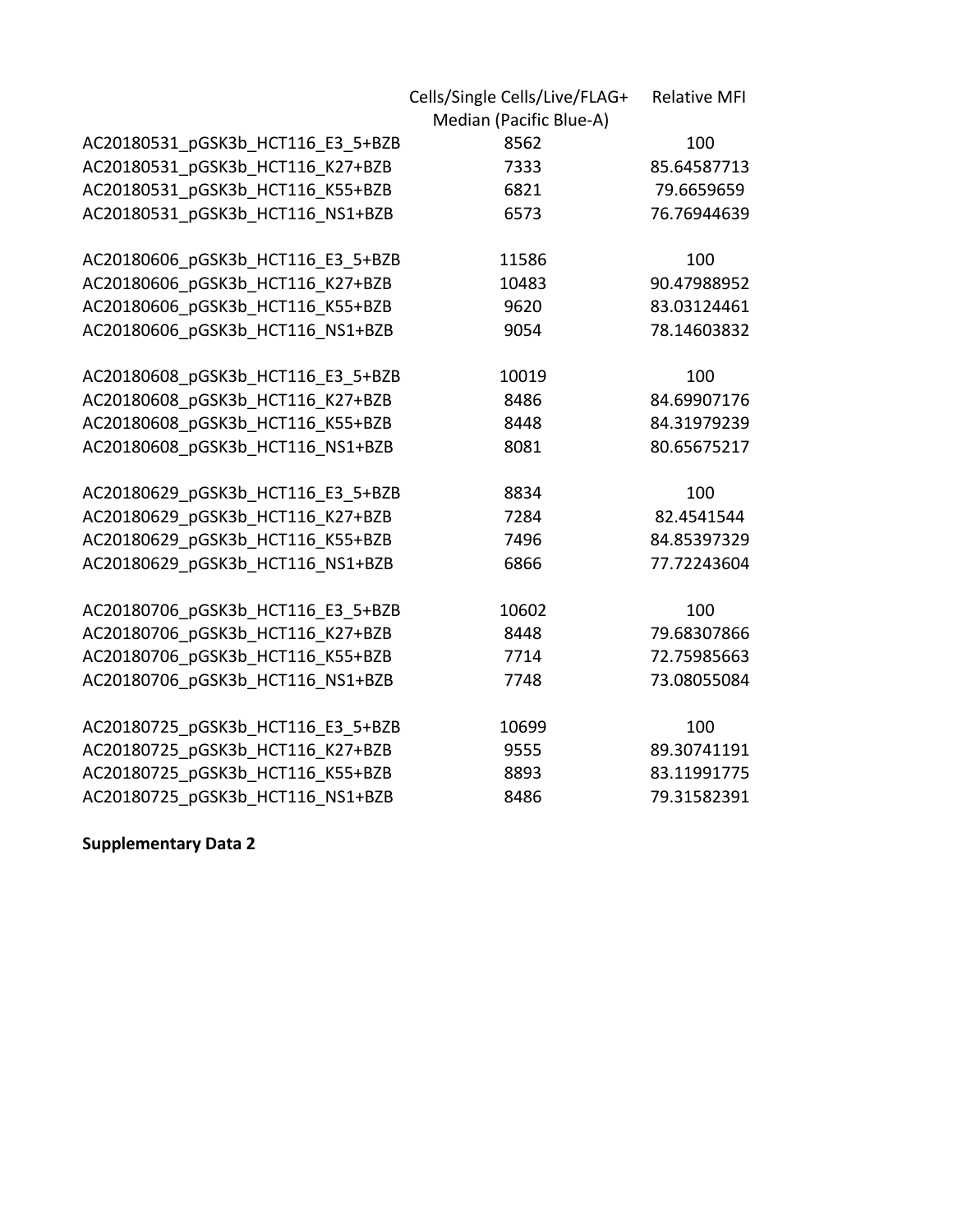|                                     | Cells/Single Cells/Live/FLAG+ Relative MFI |            |
|-------------------------------------|--------------------------------------------|------------|
|                                     | Median (PE-A)                              |            |
| AC20180629_pERK_HK_E3_5+BZB_noEGF   | 2270                                       | 43.1805212 |
| AC20180629 pERK HK E3 5+BZB 20ngEGF | 5257                                       | 100        |
| AC20180629 pERK HK K27+BZB noEGF    | 2083                                       | 39.6233593 |
| AC20180629 pERK HK K27+BZB 20ngEGF  | 2495                                       | 47.4605288 |
| AC20180629_pERK_HK_K55+BZB_noEGF    | 1558                                       | 29.6366749 |
| AC20180629_pERK_HK_K55+BZB_20ngEGF  | 2849                                       | 54.1944075 |
| AC20180629_pERK_HK_NS1+BZB_noEGF    | 2270                                       | 43.1805212 |
| AC20180629_pERK_HK_NS1+BZB_20ngEGF  | 4343                                       | 82.613658  |
|                                     |                                            |            |
| AC20180706 pERK HK E3 5+BZB noEGF   | 2828                                       | 47.5613858 |
| AC20180706_pERK_HK_E3_5+BZB_20ngEGF | 5946                                       | 100        |
| AC20180706_pERK_HK_K27+BZB_noEGF    | 2660                                       | 44.7359569 |
| AC20180706_pERK_HK_K27+BZB_20ngEGF  | 2759                                       | 46.4009418 |
| AC20180706 pERK HK K55+BZB noEGF    | 2203                                       | 37.0501177 |
| AC20180706 pERK HK K55+BZB 20ngEGF  | 2853                                       | 47.9818365 |
| AC20180706 pERK HK NS1+BZB noEGF    | 2734                                       | 45.9804911 |
| AC20180706 pERK HK NS1+BZB 20ngEGF  | 4026                                       | 67.7093845 |
|                                     |                                            |            |
| AC20180725_pERK_HK_E3_5+BZB_noEGF   | 1642                                       | 39.3199234 |
| AC20180725_pERK_HK_E3_5+BZB_20ngEGF | 4176                                       | 100        |
| AC20180725_pERK_HK_K27+BZB_noEGF    | 1646                                       | 39.4157088 |
| AC20180725_pERK_HK_K27+BZB_20ngEGF  | 1603                                       | 38.3860153 |
| AC20180725_pERK_HK_K55+BZB_noEGF    | 1532                                       | 36.6858238 |
| AC20180725 pERK HK K55+BZB 20ngEGF  | 2029                                       | 48.5871648 |
| AC20180725 pERK HK NS1+BZB noEGF    | 1549                                       | 37.0929119 |
| AC20180725 pERK HK NS1+BZB 20ngEGF  | 2917                                       | 69.8515326 |